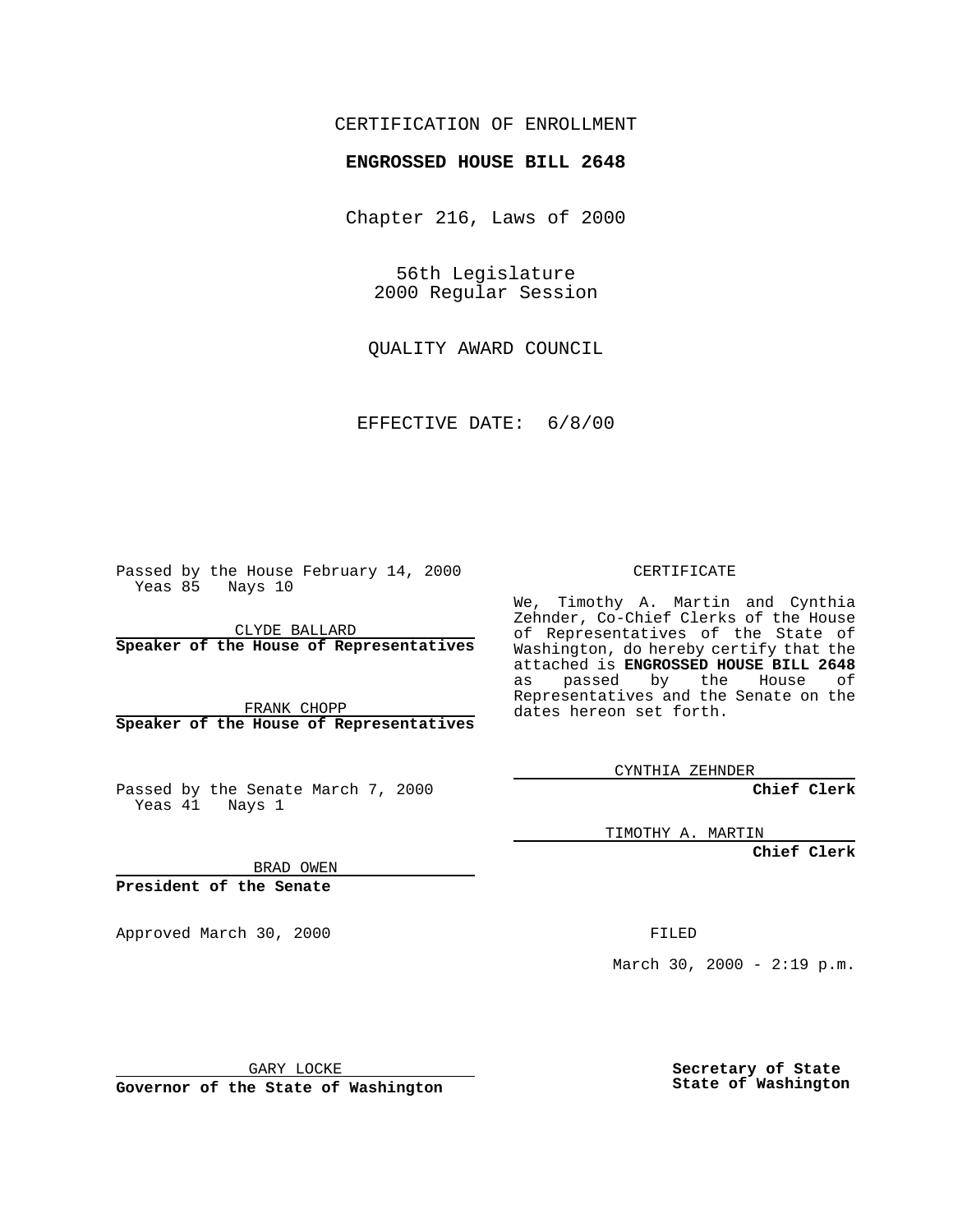## **ENGROSSED HOUSE BILL 2648** \_\_\_\_\_\_\_\_\_\_\_\_\_\_\_\_\_\_\_\_\_\_\_\_\_\_\_\_\_\_\_\_\_\_\_\_\_\_\_\_\_\_\_\_\_\_\_

\_\_\_\_\_\_\_\_\_\_\_\_\_\_\_\_\_\_\_\_\_\_\_\_\_\_\_\_\_\_\_\_\_\_\_\_\_\_\_\_\_\_\_\_\_\_\_

Passed Legislature - 2000 Regular Session

**State of Washington 56th Legislature 2000 Regular Session**

**By** Representatives Miloscia, Romero and D. Schmidt; by request of Secretary of State

Read first time 01/18/2000. Referred to Committee on State Government.

1 AN ACT Relating to quality awards; amending RCW 43.07.290; adding 2 a new section to chapter 43.06 RCW; recodifying RCW 43.07.290; and 3 repealing RCW 43.07.295.

4 BE IT ENACTED BY THE LEGISLATURE OF THE STATE OF WASHINGTON:

5 **Sec. 1.** RCW 43.07.290 and 1998 c 245 s 86 are each amended to read 6 as follows:

7 (1) The Washington quality award council shall be organized as a 8 private, nonprofit corporation, in accordance with chapter 24.03 RCW 9 and this section( $\left(\frac{1}{f} + \frac{1}{f} + \frac{1}{f}\right)$  and this secretary of 10 state as provided by RCW 43.07.295)).

 (2) The council shall oversee the governor's Washington state 12 quality ((achievement)) award program. The purpose of the program is to improve the overall competitiveness of the state's economy by stimulating Washington state industries, business, and organizations to bring about measurable success through setting standards of organizational excellence, encouraging organizational self-assessment, identifying successful organizations as role models, and providing a valuable mechanism for promoting and strengthening a commitment to continuous quality improvement in all sectors of the state's economy.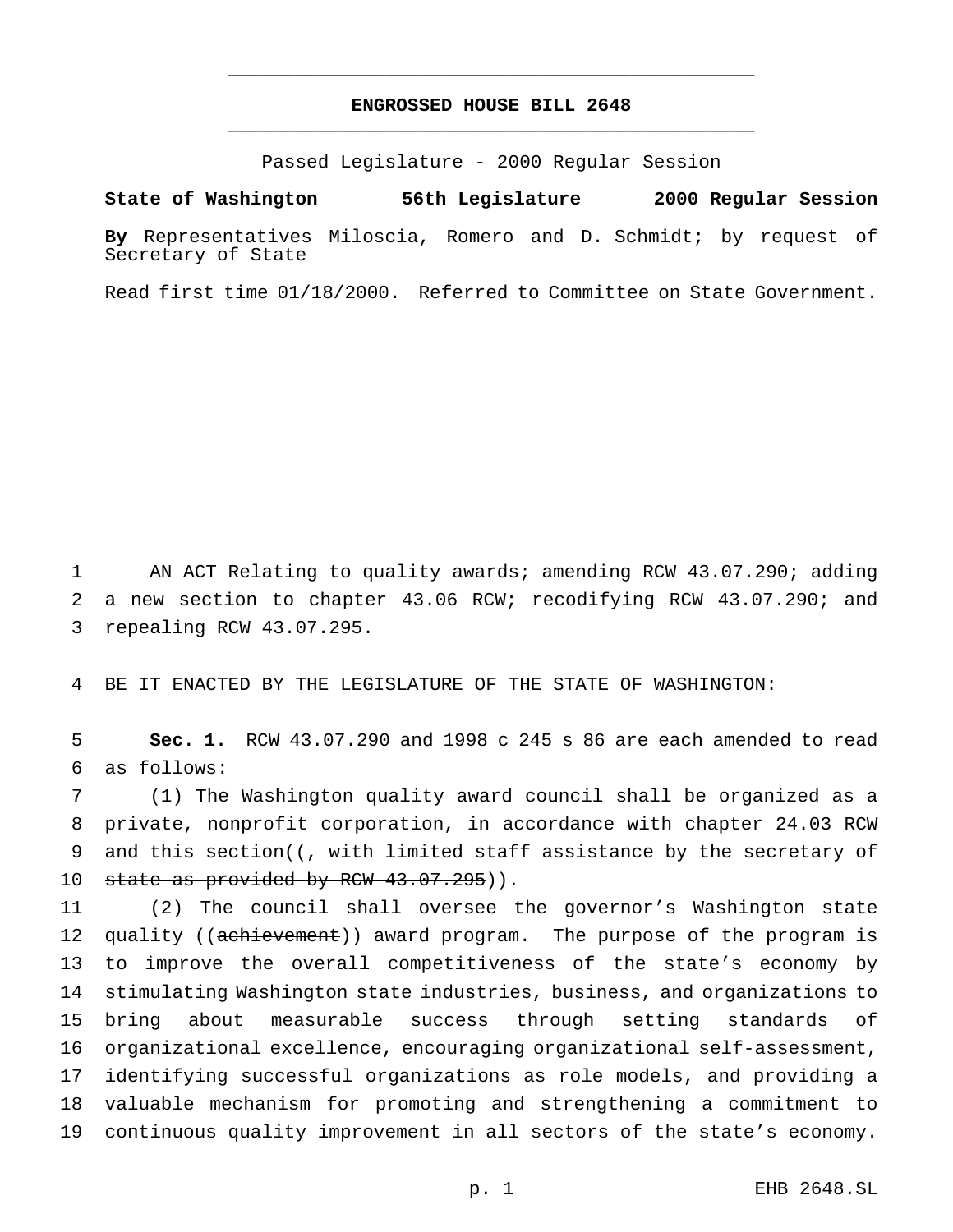1 The ((program)) governor shall annually ((recognize)) present the award 2 to organizations that improve the quality of their products and 3 services and are noteworthy examples of high-performing work 4 organizations, as determined by the council in consultation with the 5 governor or appointed representative.

6 (3) The ((council shall consist of the governor and the secretary 7 of state, or their designees, as chair and vice-chair, respectively, 8 the director of the department of community, trade, and economic 9 development, or his or her designee, and twenty-seven members appointed 10 by the)) governor shall appoint a representative to serve on the board 11 of directors of the council. ((Those twenty-seven council members must 12 be selected from recognized professionals who shall have backgrounds in 13 or experience with effective quality improvement techniques, employee 14 involvement quality of work life initiatives, development of innovative 15 labor-management relations, and other recognized leaders in state and 16 local government and private business. The membership of the board 17 beyond the chair and vice-chair shall be appointed by the governor for 18 terms of three years.))

19 (4) The council shall establish a board of examiners, a recognition 20 committee, and such other ((subcouncil groups)) committees or subgroups 21 as it deems appropriate to carry out its responsibilities. 22 ((Subcouncil groups established by the council may be composed of 23 noncouncilmembers.))

24 (5) ((The council shall compile a list of resources available for 25 organizations interested in productivity improvement, quality 26 techniques, effective methods of work organization, and upgrading work 27 force skills as a part of the quality for Washington state foundation's 28 ongoing educational programs. The council shall make the list of 29 resources available to the general public.

 $(6)$ )) The council may conduct such public information, research, education, and assistance programs as it deems appropriate to further quality improvement in organizations operating in the state of Washington.

34  $((+7))$  (6) The council shall:

35 (a) Approve and announce ((achievement)) award recipients;

- 36 (b) Approve guidelines to examine applicant organizations;
- 37 (c) Approve appointment of (( $\frac{1}{1}$ udges and)) board of examiners; and